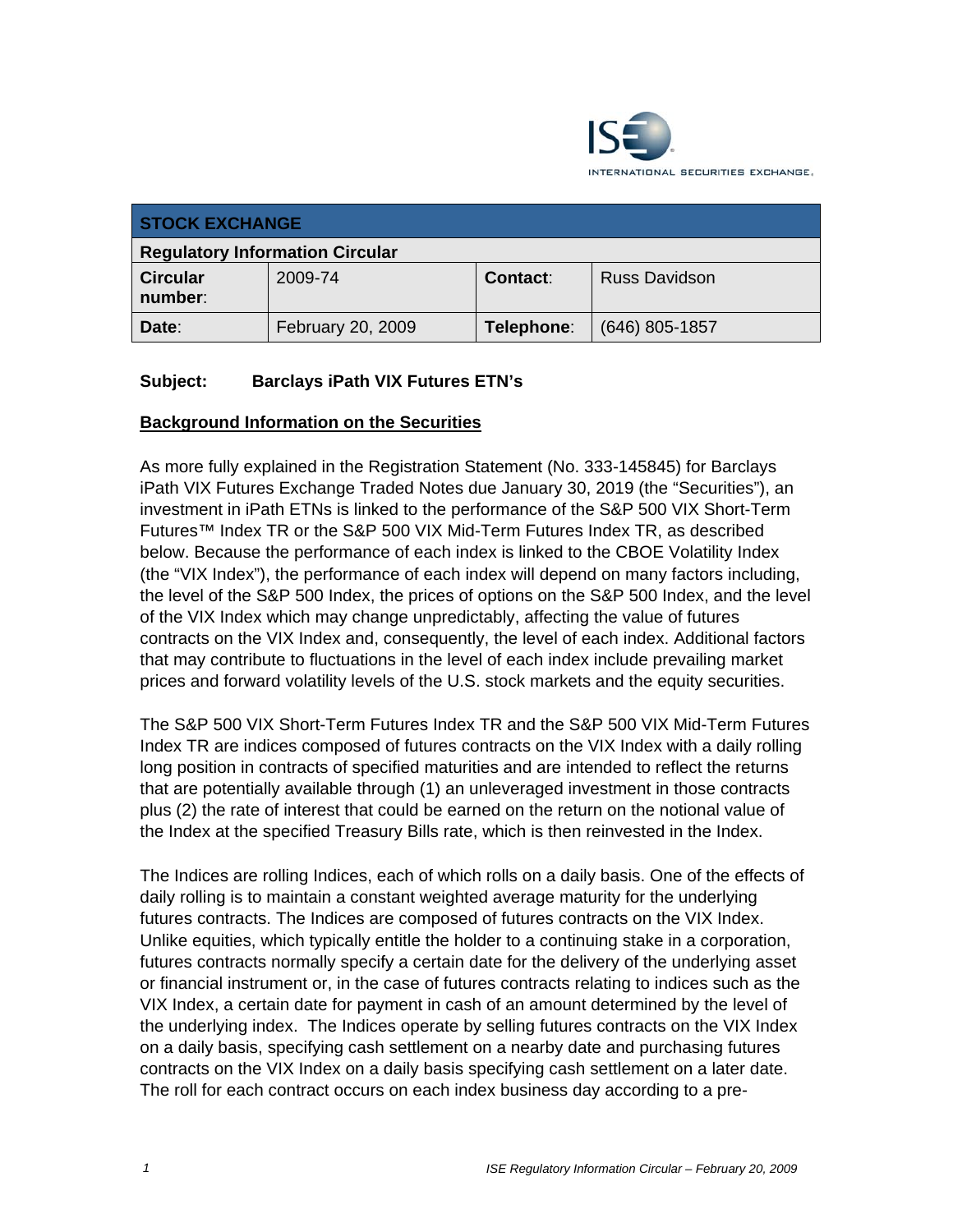determined schedule that has the effect of keeping constant the weighted average maturity of the relevant futures contracts. This process is known as "rolling" a futures position, and each Index is a "rolling index". The constant weighted average maturity for the futures underlying the S&P 500 VIX Short-Term Futures Index TR is one month and for the futures underlying the S&P 500 VIX Mid-Term Futures Index TR is five months.

The return on each series of ETNs is linked to the performance of the Index to which such ETNs are linked. Each Index seeks to provide investors with exposure to one or more maturities of futures contracts on the VIX Index, which reflect implied volatility in the S&P 500 Index at various points along the volatility forward curve. The VIX Index is calculated based on the prices of put and call options on the S&P 500 Index. Each index is intended to reflect the returns that are potentially available through an unleveraged investment in the futures contract or contracts on the VIX index plus the rate of interest that could be earned on reinvestment into the Index of the return on the notional value of the Index based on the 3-month U.S. Treasury rate. Futures on the VIX Index allow investors the ability to invest in forward volatility based on their view of the future direction or movement of the VIX Index. The index sponsor calculates the level of the relevant Index on each index business day and publishes it on the applicable Bloomberg pages specified herein as soon as practicable thereafter.

The ETNs will initially be issued in denominations of \$100.

For a more complete description of the Securities and the payment at maturity, early repurchase provisions, early repurchase mechanics, valuation, fees and risk factors, consult the prospectus ("Prospectus").

#### **Valuation of the Securities**

According to the Prospectuses, an intraday "Indicative Value" meant to approximate the intrinsic economic value of the ETNs will be published by Bloomberg, as follows:

| <b>Exchange-Traded Notes</b>                         | <b>Symbol</b> |
|------------------------------------------------------|---------------|
| iPath S&P 500 VIX Short-Term Futures Exchange Traded | VXX IV        |
| Notes due January 30, 2019                           |               |
| iPath S&P 500 VIX Mid-Term Futures Exchange Traded   | VXZ.IV        |
| Notes due January 30, 2019                           |               |

The actual trading price of the Securities may vary significantly from their Indicative Value.

#### **Early Redemption**

According to the Prospectus, the Securities may be redeemed prior to maturity. Offers to repurchase at least 25,000 Securities (or an integral multiple of 25,000 securities in excess thereof) on any redemption date through April 1, 2038. For a complete description of the redemption procedures and the payment upon redemption, see the Prospectus.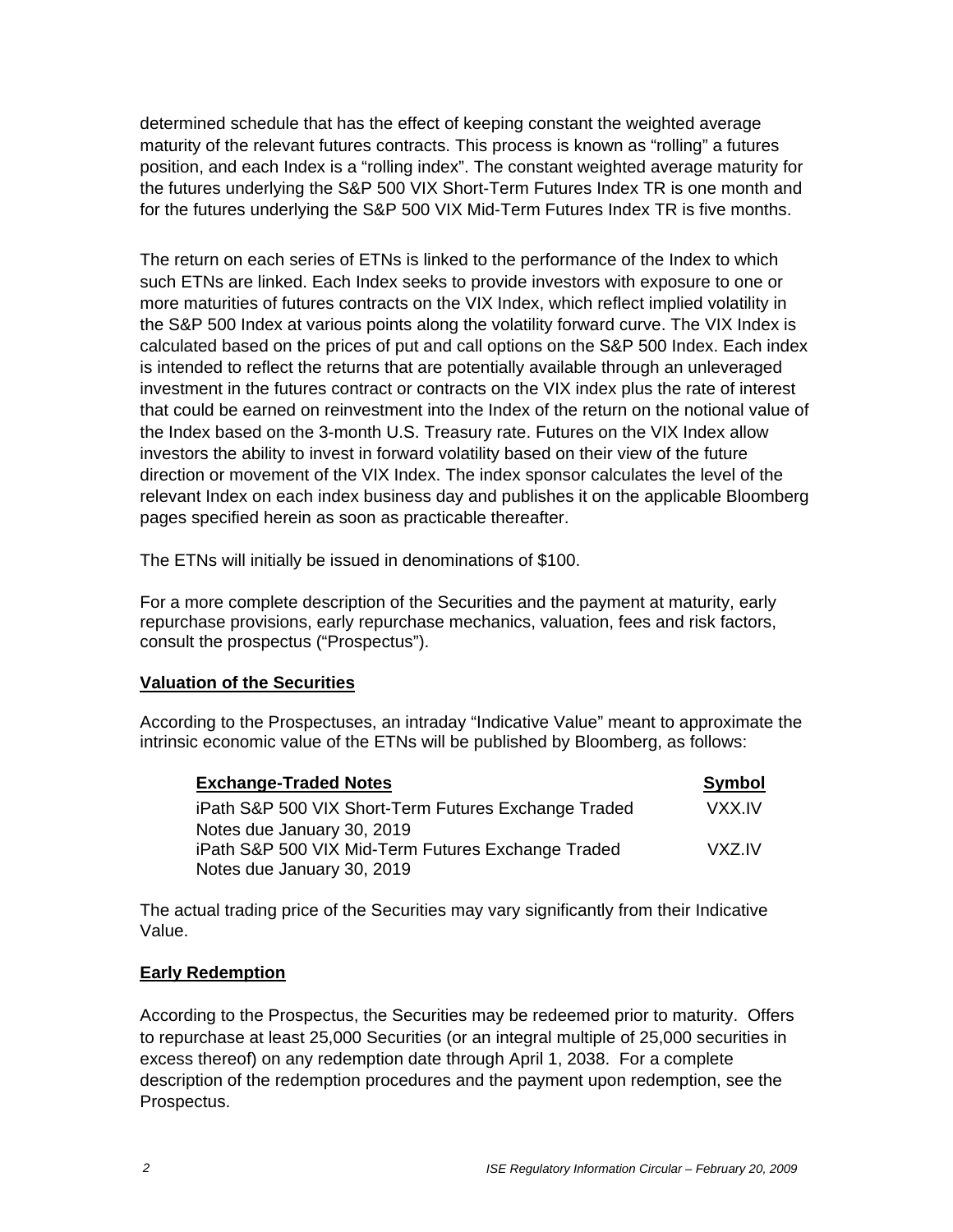#### **Investment Risks**

The Notes are unsecured promises of Barclays Bank PLC and are not secured debt. The Notes are riskier than ordinary unsecured debt securities. As stated in the Prospectus, an investment in the Securities includes, but are not limited to, the following risks:

- Even if the level of the Index at maturity or upon redemption is greater than it was on the inception date, an investor receive less than the principal amount;
- Even if the value of the Index at maturity or upon redemption exceeds the initial -Index level, holders may receive less than the principal amount of their Securities; Holders will not benefit from any increase in the value of the Index if such increase is not reflected in the value of the Index on the applicable valuation date;
- There are restrictions on the minimum number of securities a holder may redeem and on the dates on which a holder may redeem them;
- The VIX Index is a theoretical calculation and is not a tradable index:
- The market value of the ETNs may be influenced by many unpredictable factors; The market value of the ETNs may fluctuate between the date of purchase and the applicable valuation date;
- The VIX Index is a measure of forward volatility of the S&P 500 Index and the ETN is not linked to the options used to calculate the VIX Index, to the actual volatility of the S&P 500 Index or the equity securities included in the S&P 500 Index, nor will the return on the ETN be a participation in the actual volatility of the S&P 500 Index;
- Changing prices of the Futures Contracts included in the Index may result in a reduced amount payable at maturity or upon redemption;
- There may not be an active trading market in the Securities;
- Sales in the secondary market may result in significant losses;
- Trading and other transactions by Barclays Bank PLC or its affiliates in instruments linked to the Index or Index components may impair the market value of the Notes;
- The liquidity of the market for the Securities may vary materially over time;
- Barclays' business activities may create conflicts of interest;
- The policies of the index sponsor and changes that affect the composition and valuation of the Index or the index constituent currencies could affect the amount payable on the securities and their market value;
- If a market disruption event has occurred or exists on a valuation date, the calculation agent can postpone the determination of the value of the Index or the maturity date or a redemption date; and
- The U.S. Federal Tax Consequences of your investment in the securities are highly uncertain.

## **Exchange Rules Applicable to Trading in the Shares**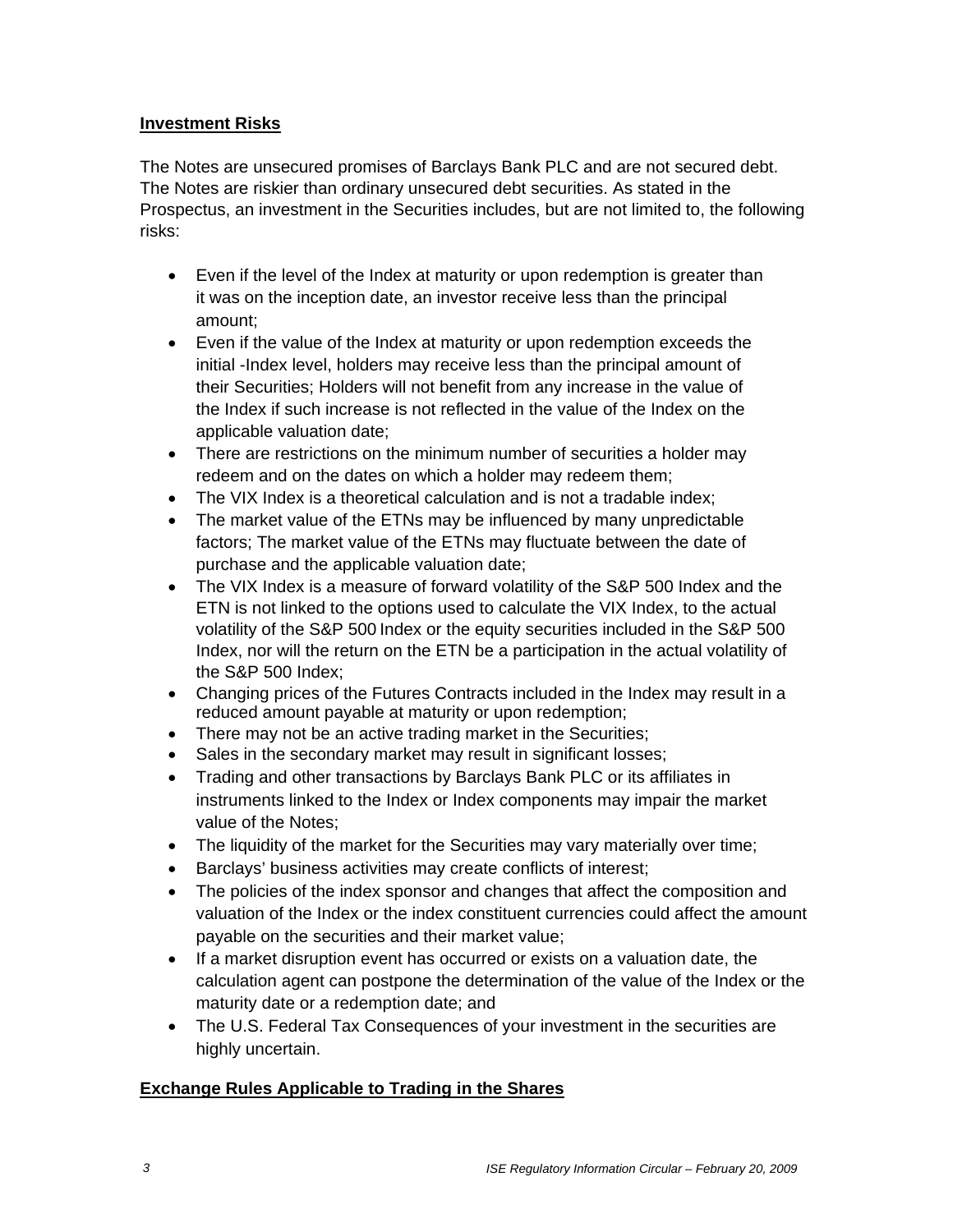The Shares are considered equity securities, thus rendering trading in the Shares subject to the Exchange's existing rules governing the trading of equity securities.

## **Trading Hours**

Trading in the shares on ISE is on a UTP basis and is subject to ISE equity trading rules. The shares will trade from 8:00 a.m. until 8:00 p.m. Eastern Time. Equity EAMs trading the shares during the Extended Market Sessions are exposed to the risk of the lack of the calculation or dissemination of underlying index value or intraday indicative value ("IIV"). For certain derivative securities products, an updated underlying index value or IIV may not be calculated or publicly disseminated in the Extended Market hours. Since the underlying index value and IIV are not calculated or widely disseminated during Extended Market hours, an investor who is unable to calculate implied values for certain derivative securities products during Extended Market hours may be at a disadvantage to market professionals.

## **Trading Halts**

ISE will halt trading in the Shares of a Trust in accordance with ISE Rule 2101(a)(2)(iii). The grounds for a halt under this Rule include a halt by the primary market because it stops trading the Shares and/or a halt because dissemination of the IIV or applicable currency spot price has ceased, or a halt for other regulatory reasons. In addition, ISE will stop trading the Shares of a Trust if the primary market de-lists the Shares.

## **Delivery of a Prospectus**

Pursuant to federal securities laws, investors purchasing Shares must receive a prospectus prior to or concurrently with the confirmation of a transaction. Investors purchasing Shares directly from the Fund (by delivery of the Deposit Amount) must also receive a prospectus.

Prospectuses may be obtained through the Distributor or on the Fund's website. The Prospectus does not contain all of the information set forth in the registration statement (including the exhibits to the registration statement), parts of which have been omitted in accordance with the rules and regulations of the SEC. For further information about the Fund, please refer to the Trust's registration statement.

# **No-Action Relief Under Federal Securities Regulations**

The Securities and Exchange Commission has issued no-action relief from certain provisions of and rules under the Securities Exchange Act of 1934 (the "Exchange Act"), regarding trading in Barclays iPath Exchange Traded Notes (SEC Letter dated July 27, 2006) and Deutsche Bank AG Exchange-Traded Notes (SEC Letter dated October 17, 2007) for securities with structures similar to that of the securities described herein (the "Letters"). As what follows is only a summary of the relief outlined in the Letters, the Exchange also advises interested members to consult the Letters, for more complete information regarding the matters covered therein.

## **Regulation M Exemptions**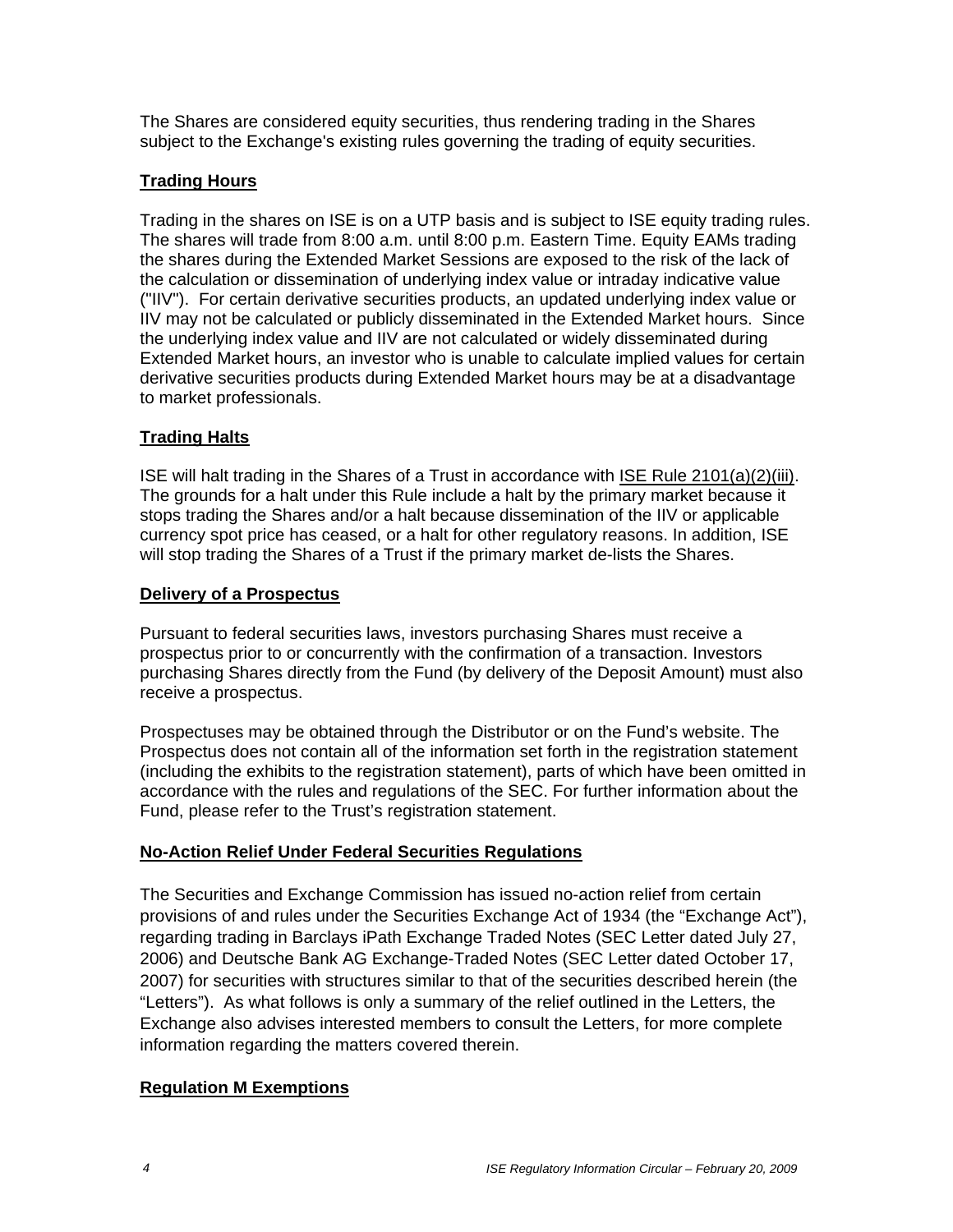Generally, Rules 101 and 102 of Regulation M is an anti-manipulation regulation that, subject to certain exemptions, prohibits a "distribution participant" and the issuer or selling security holder, in connection with a distribution of securities, from bidding for, purchasing, or attempting to induce any person to bid for or purchase, any security which is the subject of a distribution until after the applicable restricted period, except as specifically permitted in Regulation M. The provisions of the Rules apply to underwriters, prospective underwriters, brokers, dealers, and other persons who have agreed to participate or are participating in a distribution of securities, and affiliated purchasers of such persons.

The Letters state that the SEC Division of Trading and Markets will not recommend enforcement action under Rule 101 of Regulation M against persons who may be deemed to be participating in a distribution of the notes to bid for or purchase the notes during their participation in such distribution.

Rule 102 of Regulation M prohibits issuers, selling security holders, or any affiliated purchaser of such person from bidding for, purchasing, or attempting to induce any person to bid for or purchase a covered security during the applicable restricted period in connection with a distribution of securities effected by or on behalf of an issuer or selling security holder. Rule 100 of Regulation M defines "distribution" to mean any offering of securities that is distinguished from ordinary trading transactions by the magnitude of the offering and the presence of special selling efforts and selling methods.

The Letters state that the SEC Division of Trading and Markets will not recommend enforcement action under Rule 102 of Regulation M against Barclays and its affiliated purchasers who bid for or purchase or redeem notes during the continuous offering of the notes.

## **Section 11(d)(1) of the Exchange Act; Exchange Act Rule 11d1-2**

Section 11(d)(1) of the Exchange Act generally prohibits a person who is both a broker and a dealer from effecting any transaction in which the broker-dealer extends credit to a customer on any security which was part of a new issue in the distribution of which he or she participated as a member of a selling syndicate or group within thirty days prior to such transaction.

The Letters state that the SEC Division of Trading and Markets will not recommend enforcement action under Section 11(d)(1) of the Exchange Act against broker-dealers who treat the notes, for purposes of Rule 11d1-2, as "securities issued by a registered . . . open-end investment company as defined in the Investment Company Act" and thereby, extend credit or maintain or arrange for the extension or maintenance of credit on the notes that have been owned by the persons to whom credit is provided for more than 30 days, in reliance on the exemption contained in the rule.

#### **This Regulatory Information Circular is not a statutory Prospectus. Equity EAMs should consult the Trust's Registration Statement, SAI, Prospectus and the Fund's website for relevant information.**